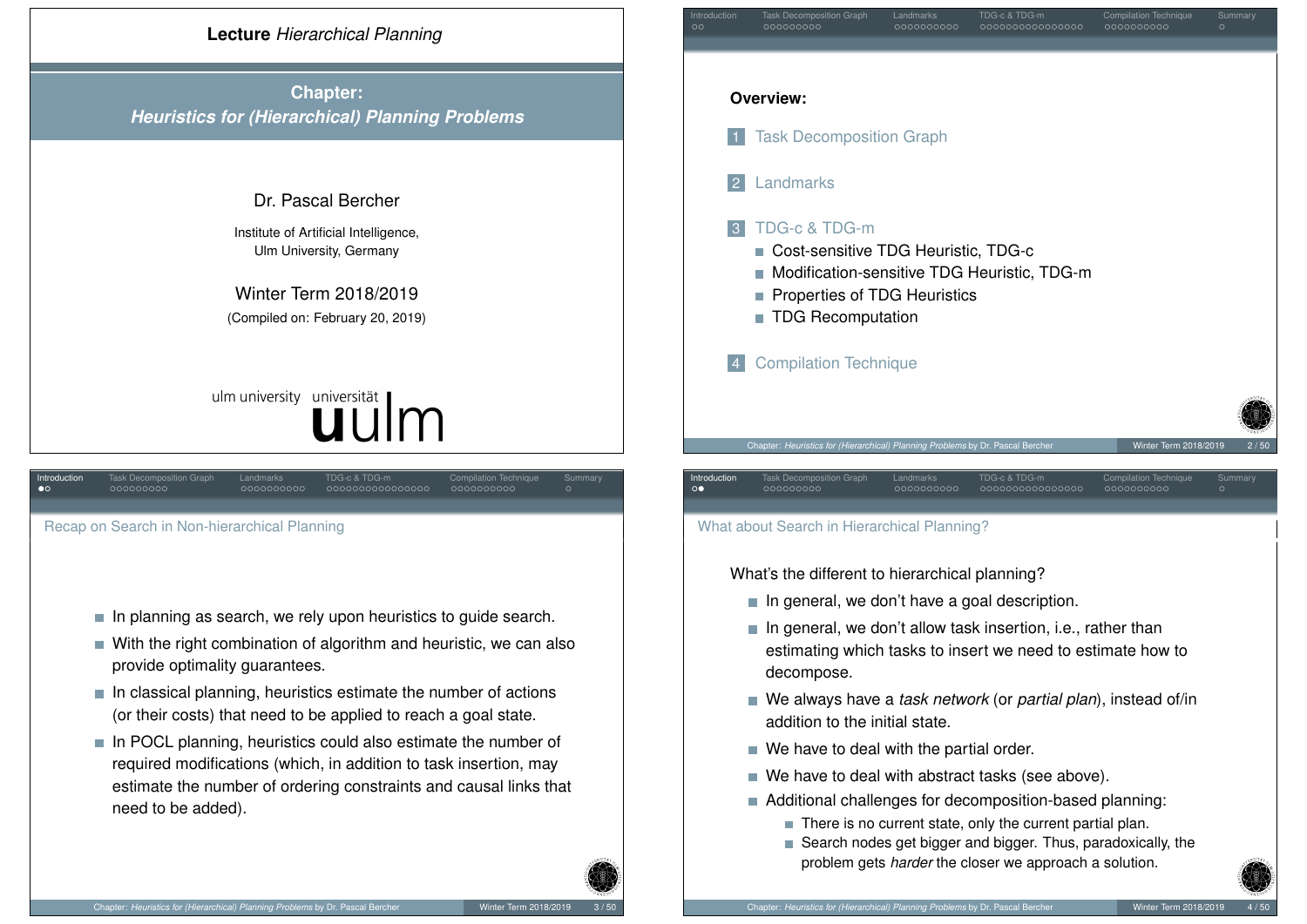## Introduction Composition Graph Landmarks TDG-c & TDG-m Compilation Technique Summary Introduction

- Many heuristics base upon the so-called task decomposition graph (TDG).
- $\blacksquare$  It is basically an explicit data structure showing how the (ground) methods interact.
- Recap: the *decomposition tree (DT)* is the representation of the decompositional structure of a single task network.

Chapter: *Heuristics for (Hierarchical) Planning Problems* by Dr. Pascal Bercher Winter Term 2018/2019 5/50

- $\blacksquare$  In contrast, the decomposition graph represents the planning *domain* (cf. introductory chapter).
- Due to possibly cyclic methods, DTs are in general no sub structures of TDGs.

<span id="page-1-0"></span>

The Task Decomposition Graph (TDG) represents how tasks can be decomposed:

Introduction Task Decomposition Graph Landmarks TDG-c & TDG-m Compilation Technique Summary



- A TDG is a bipartite graph  $G$  $\langle N_T, N_M, E_{(T,M)}, E_{(M,T)} \rangle$  with
	- $N<sub>T</sub>$ , the task nodes,
	- $N_M$ , the method nodes,



#### Example

The Task Decomposition Graph (TDG) represents how tasks can be decomposed:

Introduction Task Decomposition Graph Landmarks TDG-c & TDG-m Compilation Technique Summary



A TDG is a bipartite graph  $G$  $\langle N_T, N_M, E_{(T,M)}, E_{(M,T)} \rangle$  with

 $N<sub>T</sub>$ , the task nodes,

- $N_M$ , the method nodes,
- $E_{(T,M)}$ , the action edges,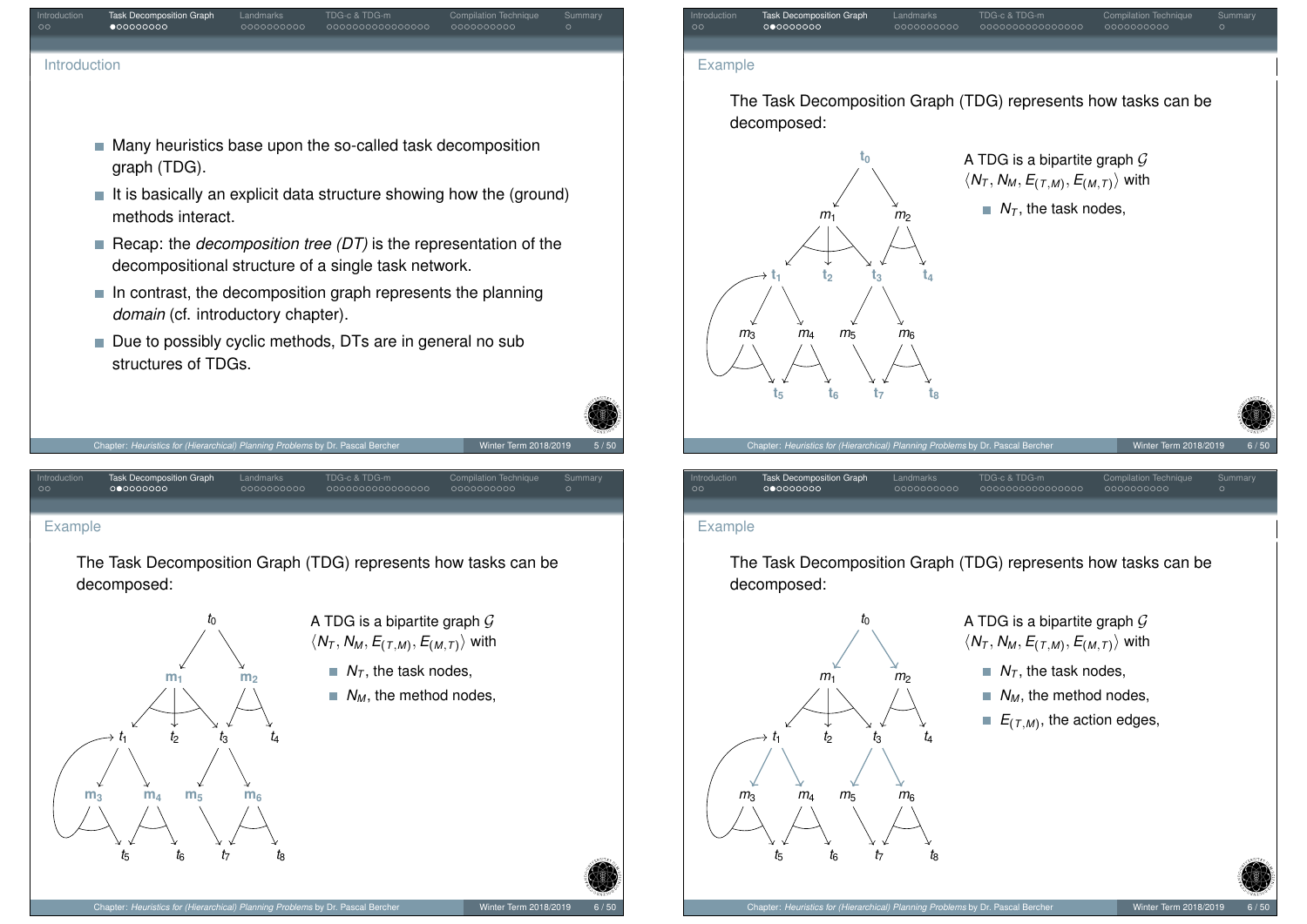#### Example

The Task Decomposition Graph (TDG) represents how tasks can be decomposed:

Introduction Composition Graph Landmarks TDG-c & TDG-m Compilation Technique Summary



#### <span id="page-2-0"></span>For[ma](#page-1-0)[l D](#page-2-0)[efinit](#page-3-0)ion

Let  $\mathcal{P}=(\mathcal{D},s_l,c_l)$  with  $\mathcal{D}=(\mathcal{L},P,\delta,\mathcal{C},\mathcal{M})$  be an HTN planning problem. The graph  $G = \langle V_T, V_M, E_{T\rightarrow M}, E_{M\rightarrow T} \rangle$  is called the TDG of P if it holds:

- **1 base case** (task vertex for the given task)  $c_i \in V_{\mathcal{T}}$ , the TDG's root.
- **2 method vertices** (derived from task vertices) Let  $v_t \in V_\tau$  with  $v_t = t(\bar{c})$  and  $(t(\bar{\tau}), t n_m, V C_m) \in M$ .  $\textsf{Then, for all } \mathsf{v}_m \in \mathsf{Ground}_{\mathsf{VC}_m \cup \{\bar{\tau} = \bar{\mathsf{c}}\}}(\mathit{tn}_m) \text{ holds:}$  $\bullet$   $v_m \in V_M$   $\bullet$   $(v_t, v_m) \in E_{T \rightarrow M}.$

### 3 **task vertices** (derived from method vertices) Let  $v_m \in V_M$  with  $v_m = (T, \prec, VC, \alpha)$ . Then, for all task identifiers  $t' \in \mathcal{T}$  with  $v_t = \alpha(t') = t(\bar{c})$ , holds:

$$
\bullet \, v_t \in V_T \quad \bullet \, (v_m, v_t) \in E_{M \to T}.
$$

#### 4 **tightness**

 $\mathcal G$  is minimal, such that 1. to 3. hold.

#### Prerequisites of Formal Definition

- Although we primarily focus on propositional (or ground) (TI)HTN problems, we define the *ground* TDG based on a *lifted* model.
- Here, the representation relies on a quantifier-free first-order predicate logic L.

Introduction Composition Graph Landmarks TDG-c & TDG-m Compilation Technique Summary

- Among others, decomposition methods are lifted:  $(t(\bar{\tau}), t_n, \mathcal{VC}_m) \in M$  means:
	- $\mathbf{r}$  *t*( $\bar{\tau}$ ) is a task name followed by its parameter list (which are terms, i.e., variables or constants).
	- *tn<sub>m</sub>* **is a task network of the form (***T***,**  $\prec$ **,** *VC***,**  $\alpha$ **), which now** contains a set of variable constraints *VC*.
	- *VC<sub>m</sub>* is also a set of variable constraints to relate the variables in  $\bar{\tau}$ to the variables in *tnm*.

000000000000000

*Ground*<sub>VC</sub>(*tn*) denotes the set of all possible groundings of *tn* by also taking into account the variable constraints *VC*.

Introduction Task Decomposition Graph Landmarks TDG-c & TDG-m Compilation Technique Summary

#### **Properties**

- Every task occurs just once, even if present multiple times within the same method! Questions:
	- $\blacksquare$  Is that required? No, we can easily extend the definition to incorporate duplicates. (But it becomes more complicated.)
	- What impact does it have on heuristic values? We discuss this later.
- Even with a cyclic model, the TDG is finite. What's its size? It's size is bounded by or identical to (depending on whether optimizations are incorporated) the number of ground methods.
- What's its construction time? That depends on the input:
	- Ground Model: Polynomial time.

Chapter: *Heuristics for (Hierarchical) Planning Problems* by Dr. Pascal Be

■ Lifted Model: Exponential time (due to the grounding).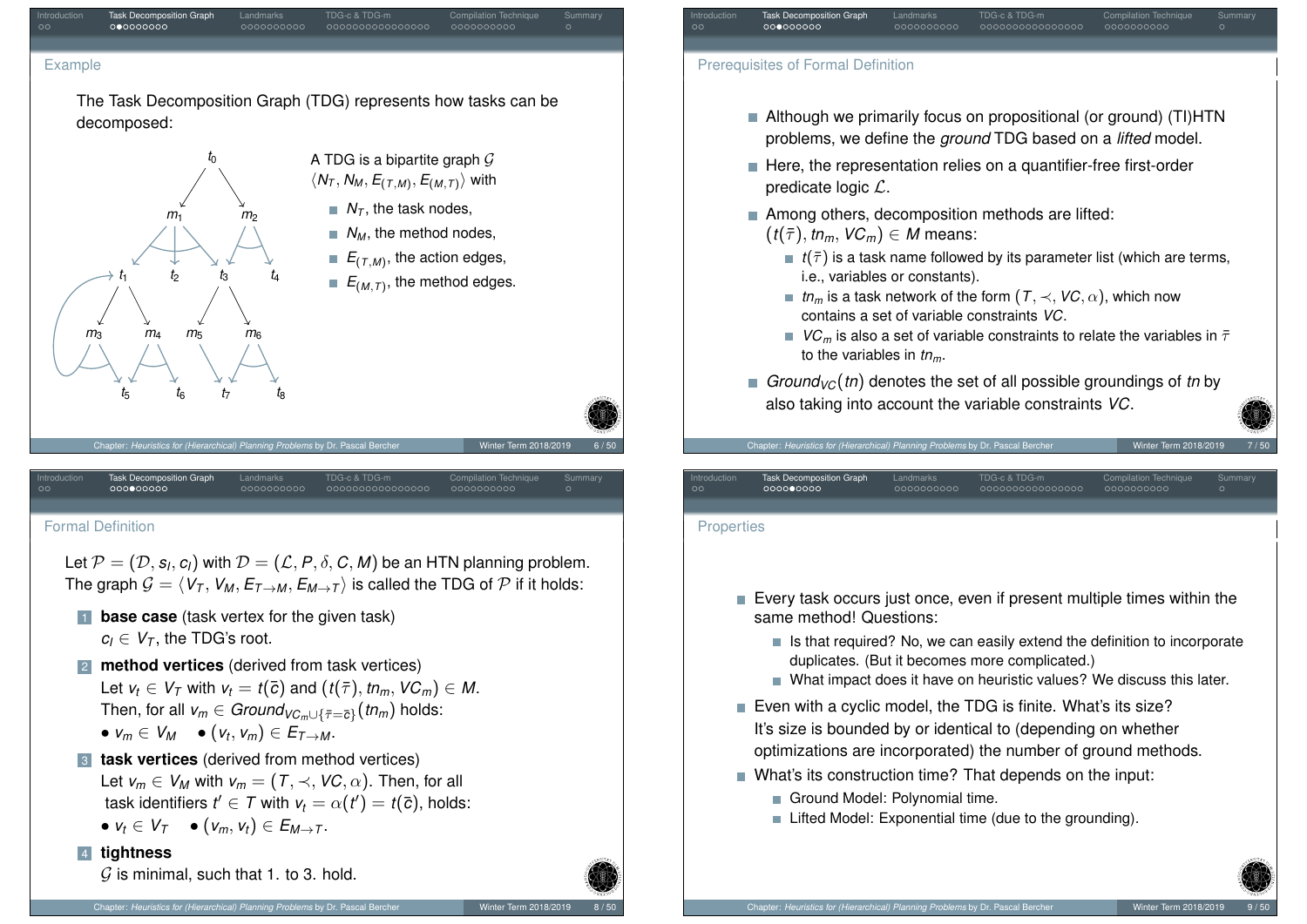<span id="page-3-0"></span>

- If a problem instance is given, we can perform a reachability analysis and thereby reducing its size:
	- We can restrict the TDG to those tasks reachable from the initial task (network). (This follows already from the definition.)
	- $\rightarrow$  Top-down reachability analysis.
	- We can restrict the TDG's primitive tasks to those reachable from the initial (current?) state.
	- $\rightarrow$  Bottom-up reachability analysis.
	- We can restrict to compound tasks with at least one method.
	- We can restrict to compound tasks that allow a primitive decomposition.
	- We can restrict to task networks without "eliminated elements".

#### $\rightarrow$  More details on next slide.

Note: *Technically*, any modification to the TDG will violate its definition. We still refer to the resulting structures as TDGs, though.

#### Restricting the TDG – Further Optimization

- Obviously, the order of steps 1 and 2 are somehow interchangeable:
	- Should we first restrict to top-down-reachability thereby reducing the PG construction process?

0000000000000000

- Or should we first do a top-down reachability thereby reducing the TDG construction process?
- We deem the given order more useful, *but* we first perform a step 0:
	- We first perform a *parameter-relaxed* top-down analysis.
	- We build a task parameter- and predicate parameter-free TDG.
	- This TDG can be built very efficiently.
	- This overestimates the number of reachable tasks, but already rules out some unreachable actions for the PG construction.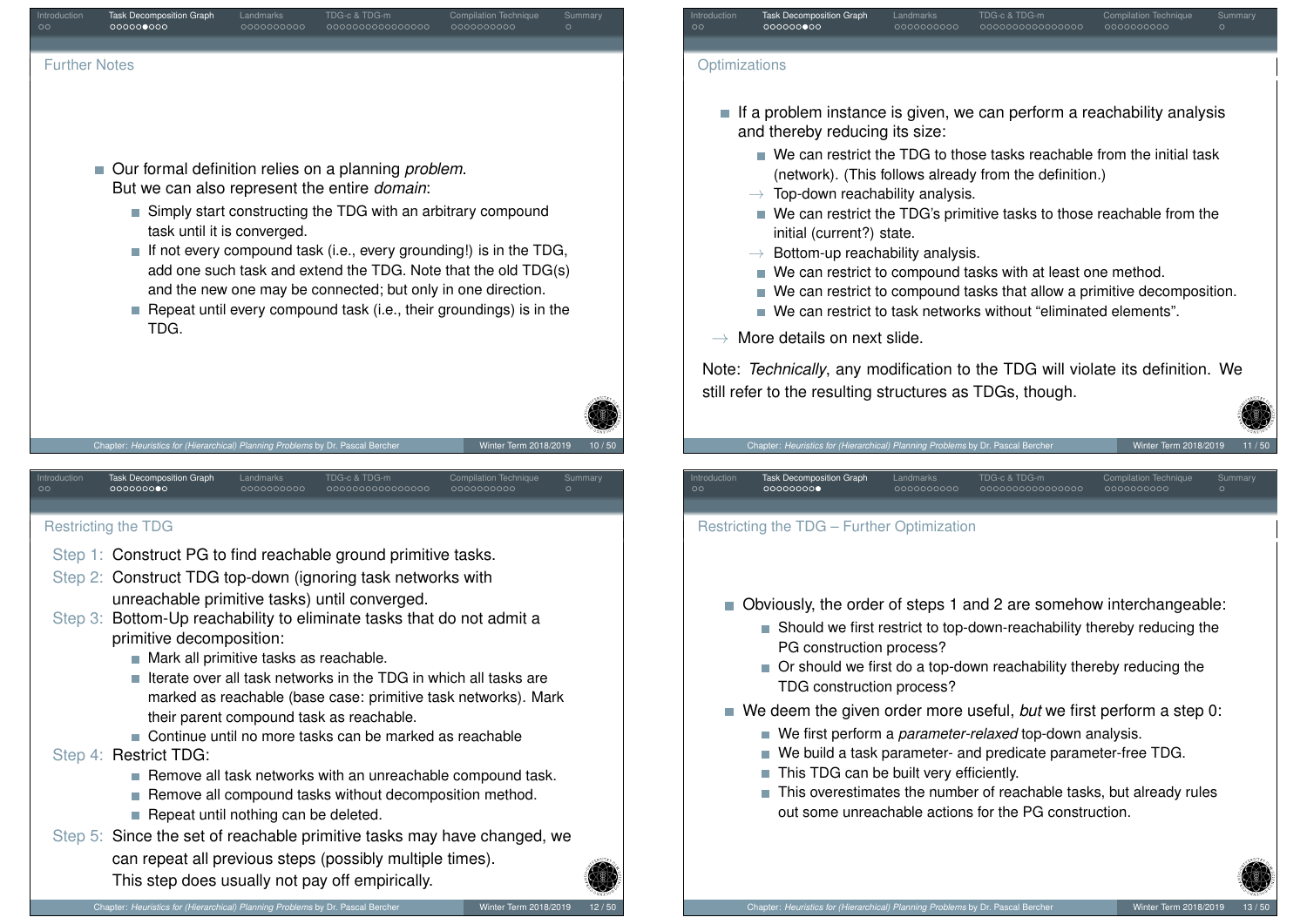<span id="page-4-0"></span>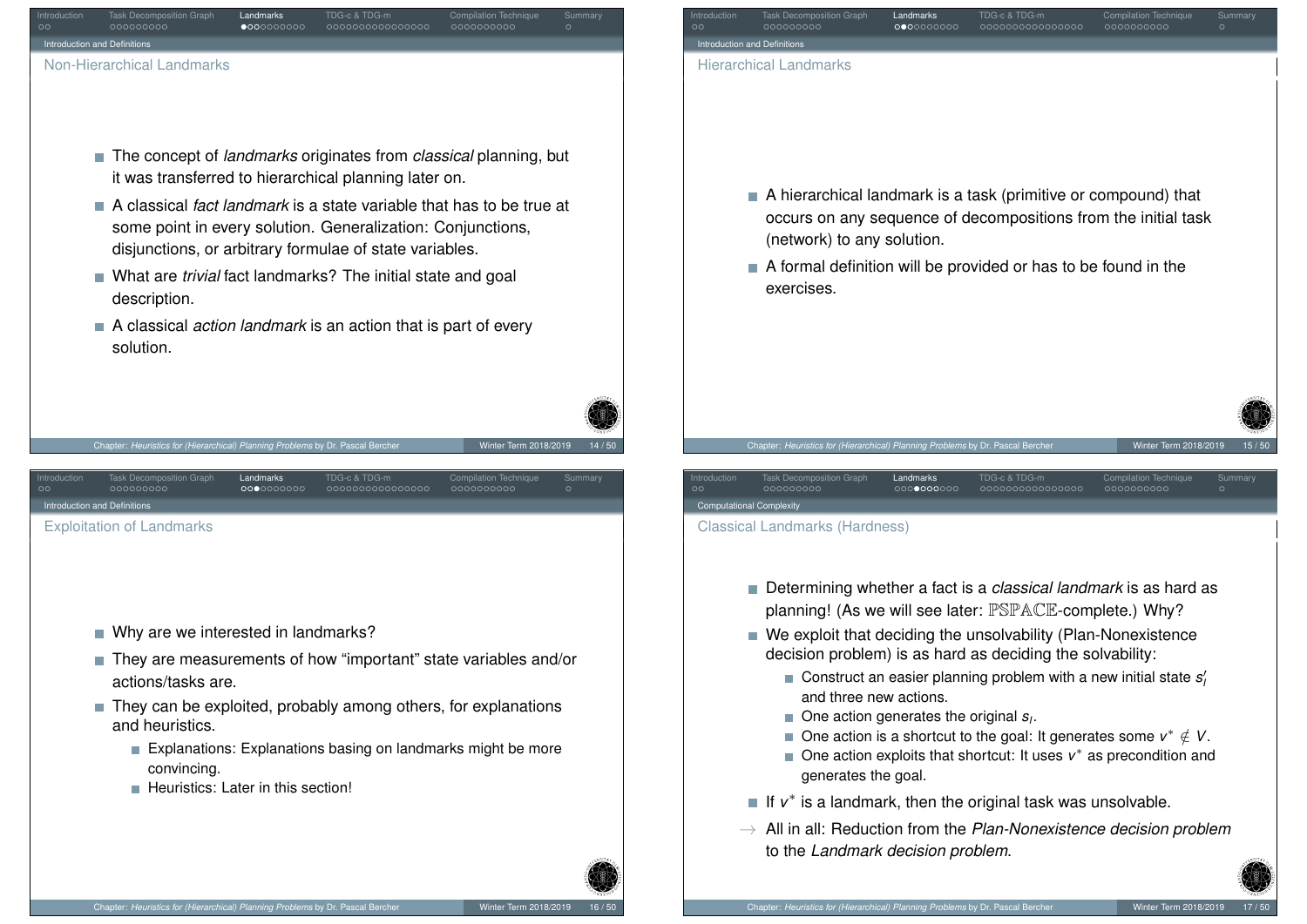<span id="page-5-0"></span>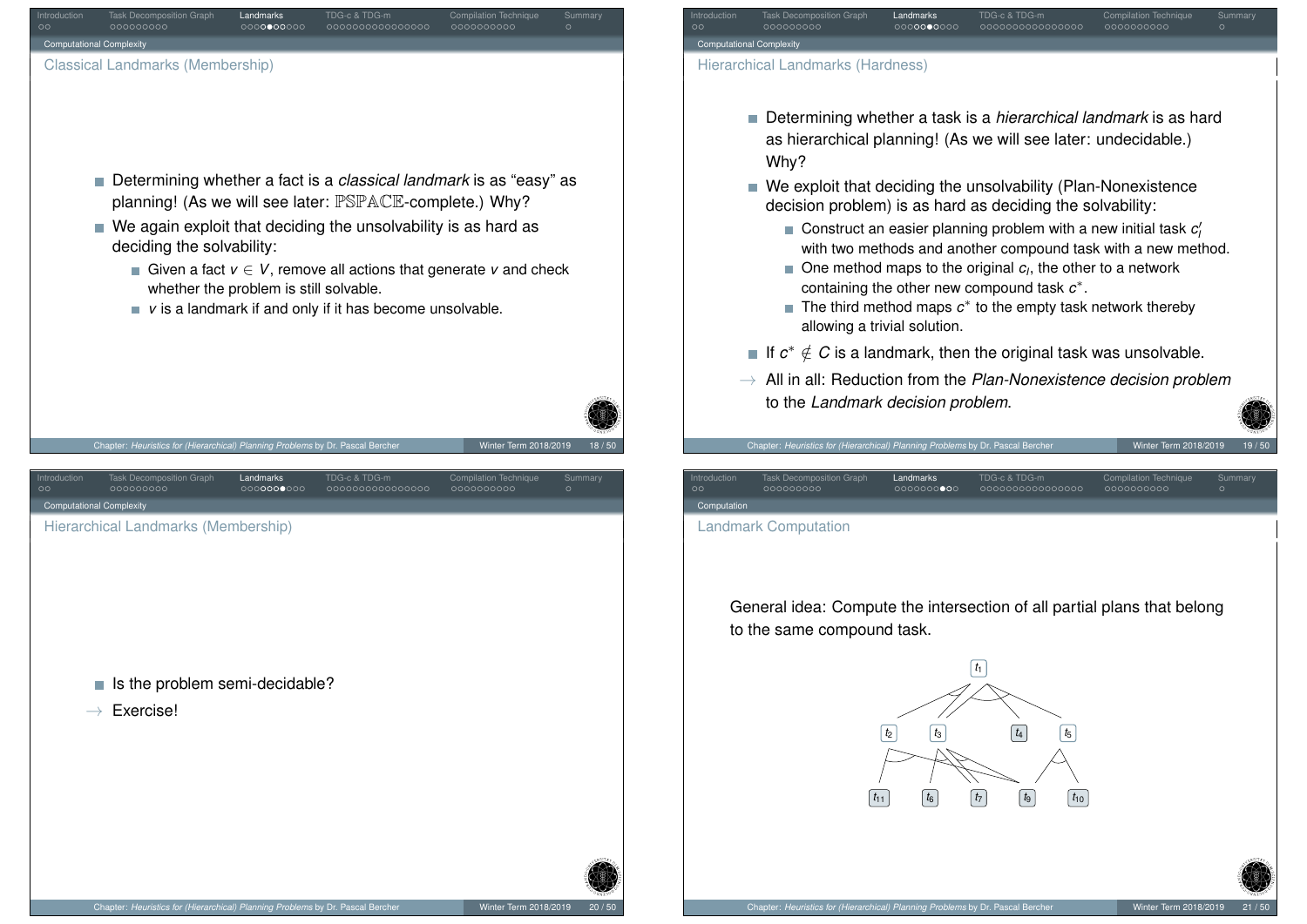

<span id="page-6-0"></span>[Int](#page-5-0)[roduc](#page-6-0)[ti](#page-2-0)[on](#page-3-0)

- The landmark heuristics take only simple landmarks into account.
- More precisely: one can easily rewrite a model, such that *none* of its landmarks gets discovered.
- Even in these cases, the TDG holds valuable information that can be exploited to estimate goal distances...
- But how..? We know that:
	- *all tasks within a method* need to be "accomplished" (applied or decomposed).
	- For each compound task, only one of its methods needs to be applied.
- Note: For convenience, we later write  $t(\bar{\tau}) \in \mathcal{T}$  as shorthand for  $t(\bar{\tau}) = \alpha(t'), t' \in \mathcal{T}.$



**Landmark Explo** 

Introduction **Overview** 

Exploitation of Landmarks

measure of its hardness).

limiting their usefulness.

Chapter: *Heuristics for (Hierarchical) Planning Problems* by Dr. Pascal Berd

heuristics!

technique!).

Exploit TDG for effort estimation.

#### **Step 1:**

Introduction Task Decomposition Graph Landmarks TDG-c & TDG-m Compilation Technique Summary

■ Landmarks were developed for *flaw selectors*: Choose to decompose a compound task with fewer landmarks (as a

■ We can also choose a *task network* (from the search fringe, i.e., the search strategy) based on the number of its landmarks.  $\rightarrow$  Both approaches lack from the problem that the landmarks as computed are those that will be used no matter what, i.e., one *cannot prevent* having them in a sequence of decompositions –

■ We can use all primitive landmarks as the basis for state-based

 $\rightarrow$  This allows to use *any* classical heuristic (or classical landmark

Introduction Task Decomposition Graph Landmarks TDG-c & TDG-m Compilation Technique Summary

Compute the TDG.

#### **Step 2:**

Compute TDG-based estimates  $h_T(t)/h_M(t)$  for each task/method node in the TDG (*once* via preprocessing).

#### **Step 3:**

For search node (task network or partial plan) *tn* and its tasks *T*, compute *h*(*tn*) based on the estimates for the  $t \in T$ .

- $\blacksquare$  Via estimating the costs of missing actions  $\rightarrow$  TDG-c.
- Via estimating the still required modifications  $\rightarrow$  TDG-m.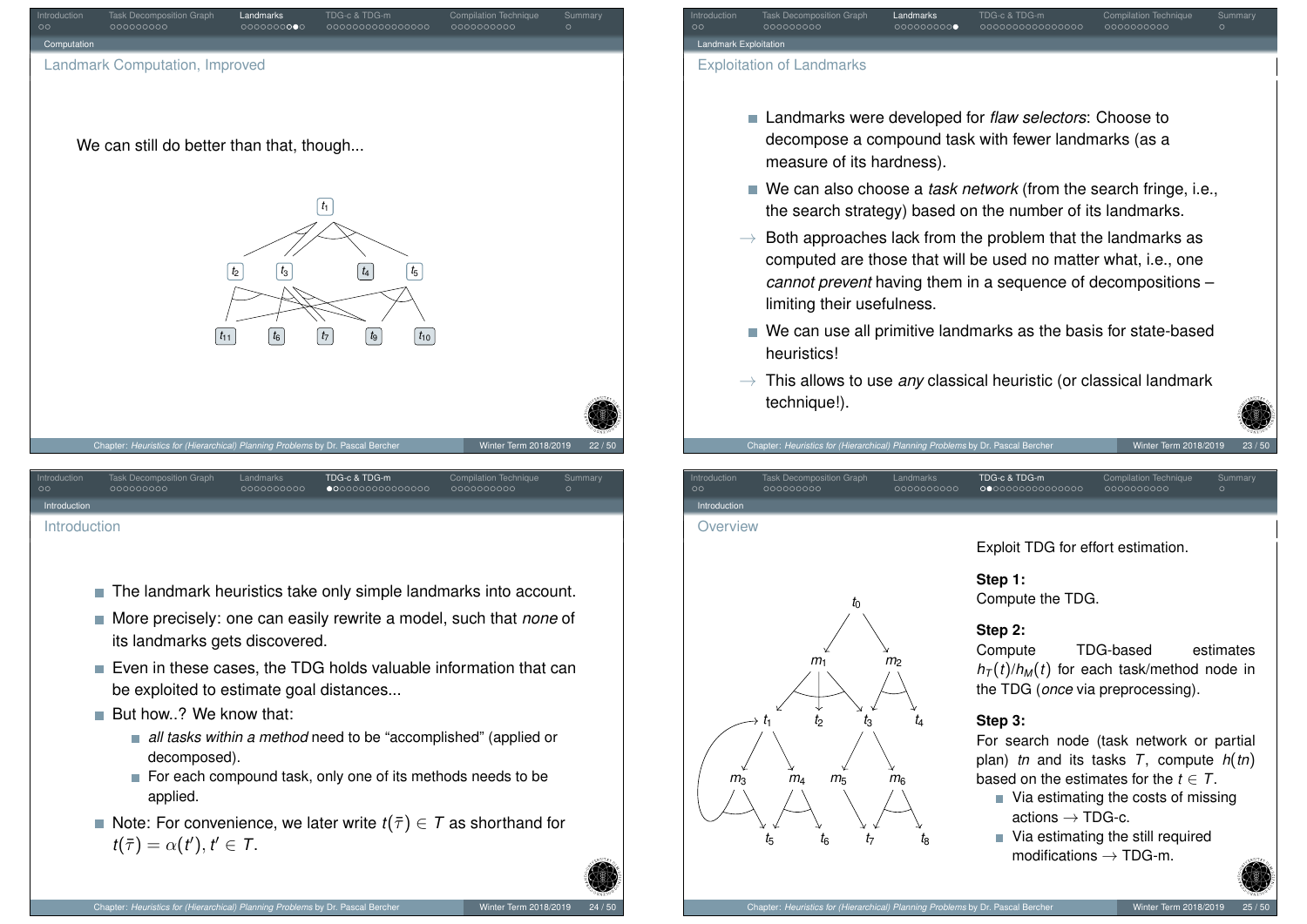<span id="page-7-0"></span>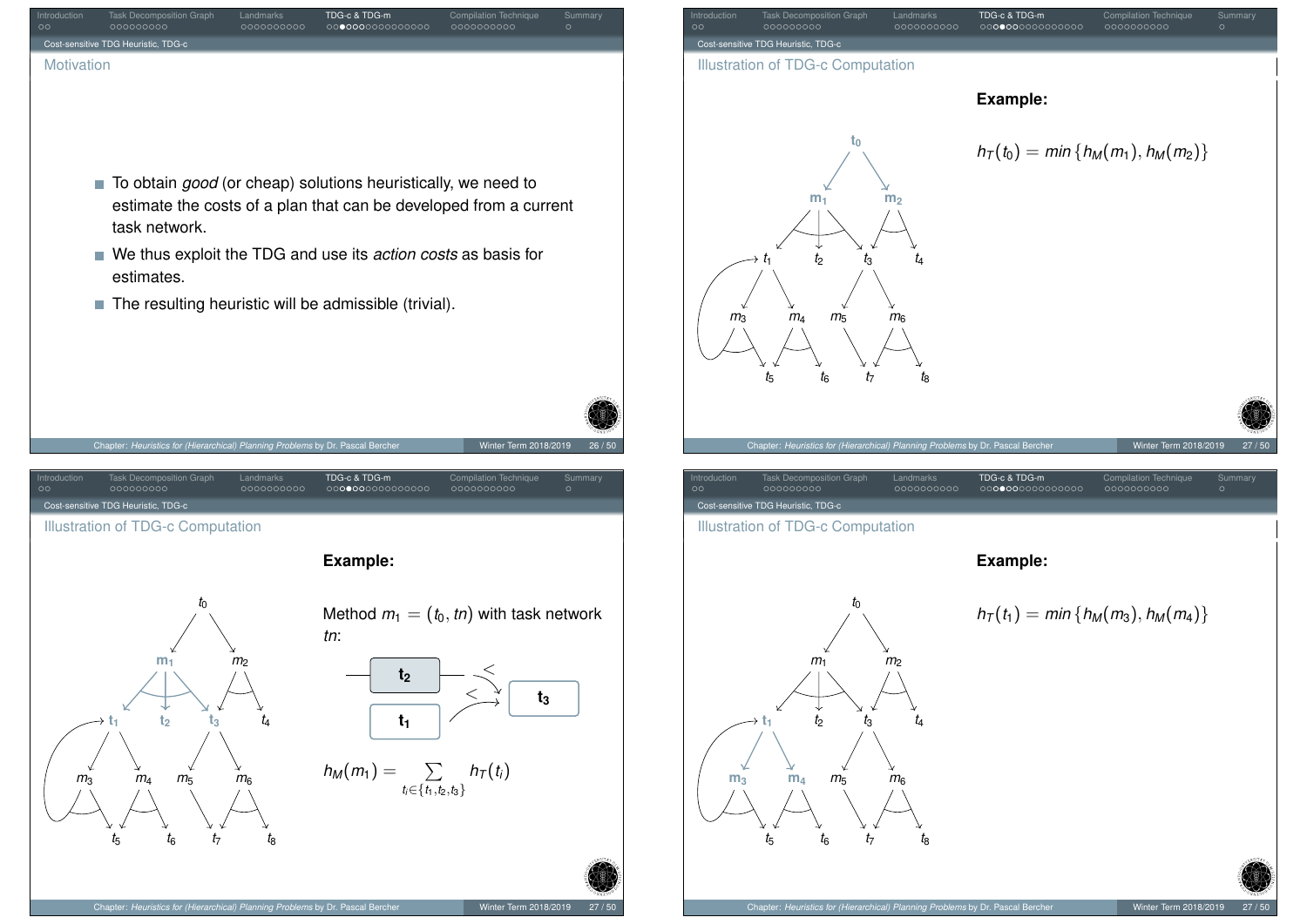

<span id="page-8-0"></span>

- Why do we have two different formulae for progression- and decomposition-based search?
	- Because the costs of search nodes are usually computed differently.
	- $\blacksquare$  In decomposition-based search, a search node's costs is given by its primitive tasks.
	- In progression-based search, those costs are usually incorporated after an action has been progressed away.
	- $\rightarrow$  Using only the abstract tasks for the heuristic in decomposition-based planning thus prevents taking those primitive costs into account twice.

Introduction Task Decomposition Graph Landmarks TDG-c & TDG-m Compilation Technique Summary Cost-sensitive TDG Heuristic, TDG-c TDG-c Computation Let  $G = \langle V_T, V_M, E_{T\rightarrow M}, E_{M\rightarrow T} \rangle$  be a TDG. The TDG-c estimates of  $G$ 's task nodes are given by:  $h_T(v_t) :=$  $\sqrt{ }$  $\int$  $\mathcal{L}$  $cost(v_t)$  if  $v_t$  primitive min (*vt*,*vm*)∈*ET*→*<sup>M</sup> h<sup>M</sup>* (*vm*) else For methods nodes  $v_m = (T, \prec, VC, \alpha)$ :  $h_M(v_m) := \sum$ (*vm*,*v<sup>t</sup>* )∈*EM*→*<sup>T</sup>*  $h_T(v_t)$ Heuristic value for  $tn = (T, \prec, VC, \alpha)$ : decomposition-based:  $h_{TDG−c}(tn) := ∑$  $t(\bar{\tau}) \in T$  $t(\bar{\tau})$  abstract  $\begin{pmatrix} 1 & 1 \\ 0 & 1 \end{pmatrix}$  $v_t \in$ *Ground*<sub>*VC*</sub> (*t*( $\bar{\tau}$ ))  $h_T(v_t)$  $\setminus$ progression-based:  $h_{\mathit{TDG}-c}(t n) := \sum$  $t(\bar{\tau}){\in}T$  $\begin{pmatrix} 1 & 1 \\ 0 & 1 \end{pmatrix}$  $v_t \in$ *Ground*<sub>*VC*</sub> (*t*( $\bar{\tau}$ ))  $h_T(v_t)$  $\setminus$ Chapter: *Heuristics for (Hierarchical) Planning Problems* by Dr. Pascal Bercher Winter Term 2018/2019 28 / 50 Introduction Task Decomposition Graph Landmarks TDG-c & TDG-m Compilation Technique Summary

-sensitive TDG Heuristic, TDG-n

**Motivation** 

- Just estimating the final solution costs says little about the effort finding it. One can easily construct examples, where expensive solutions can be found easily (with only few decompositions), whereas cheap solutions need more search effort.
- We thus exploit the TDG to estimate how many *modifications* we require for certain tasks.
- The resulting heuristic will be *not be* admissible, but admissible in the number of required modifications (trivial). This means that any solution returned by *A* <sup>∗</sup> will have the property that no other solution can be created with fewer modifications. (This is not something we aim for, it's just a property we get.)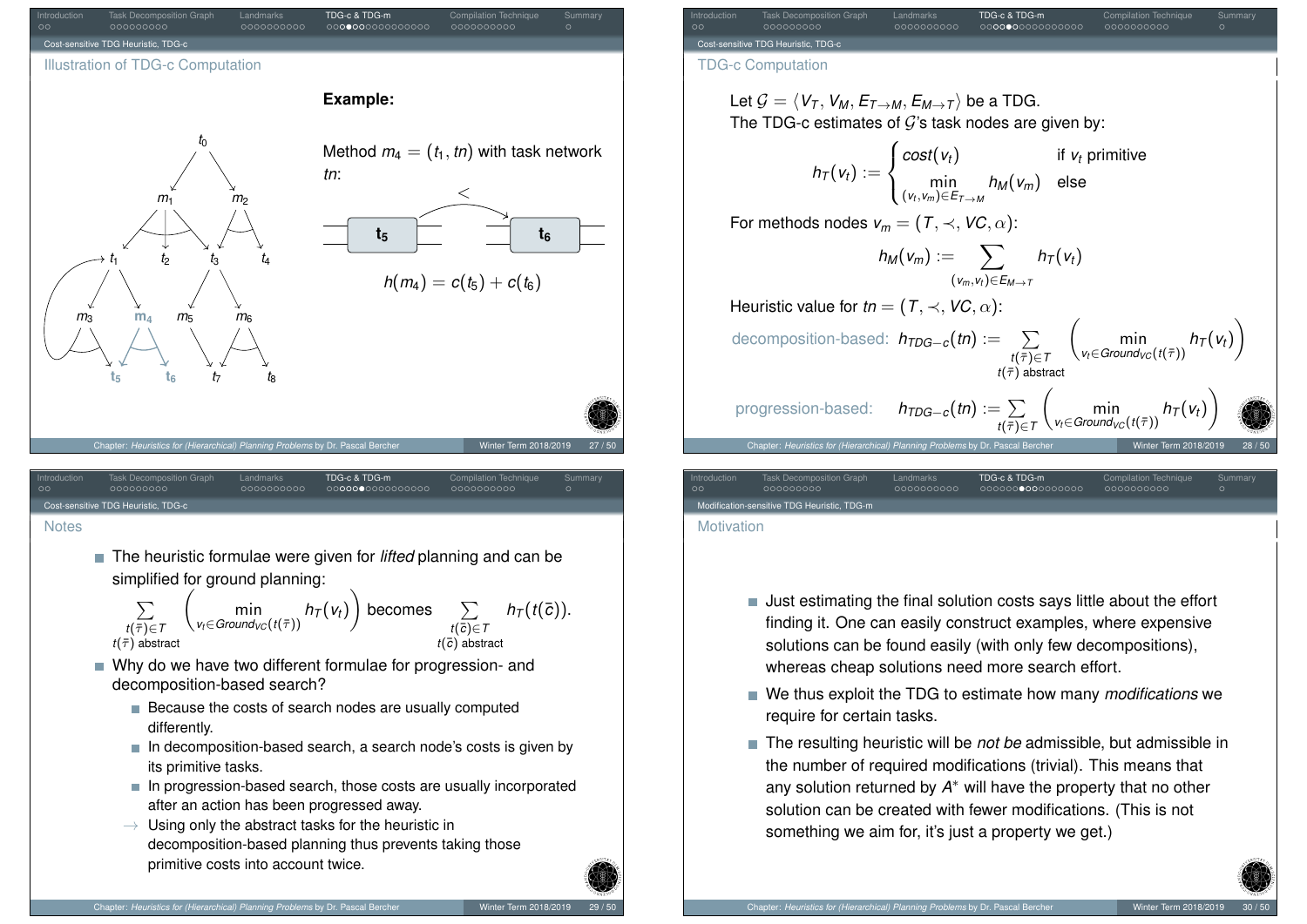<span id="page-9-0"></span>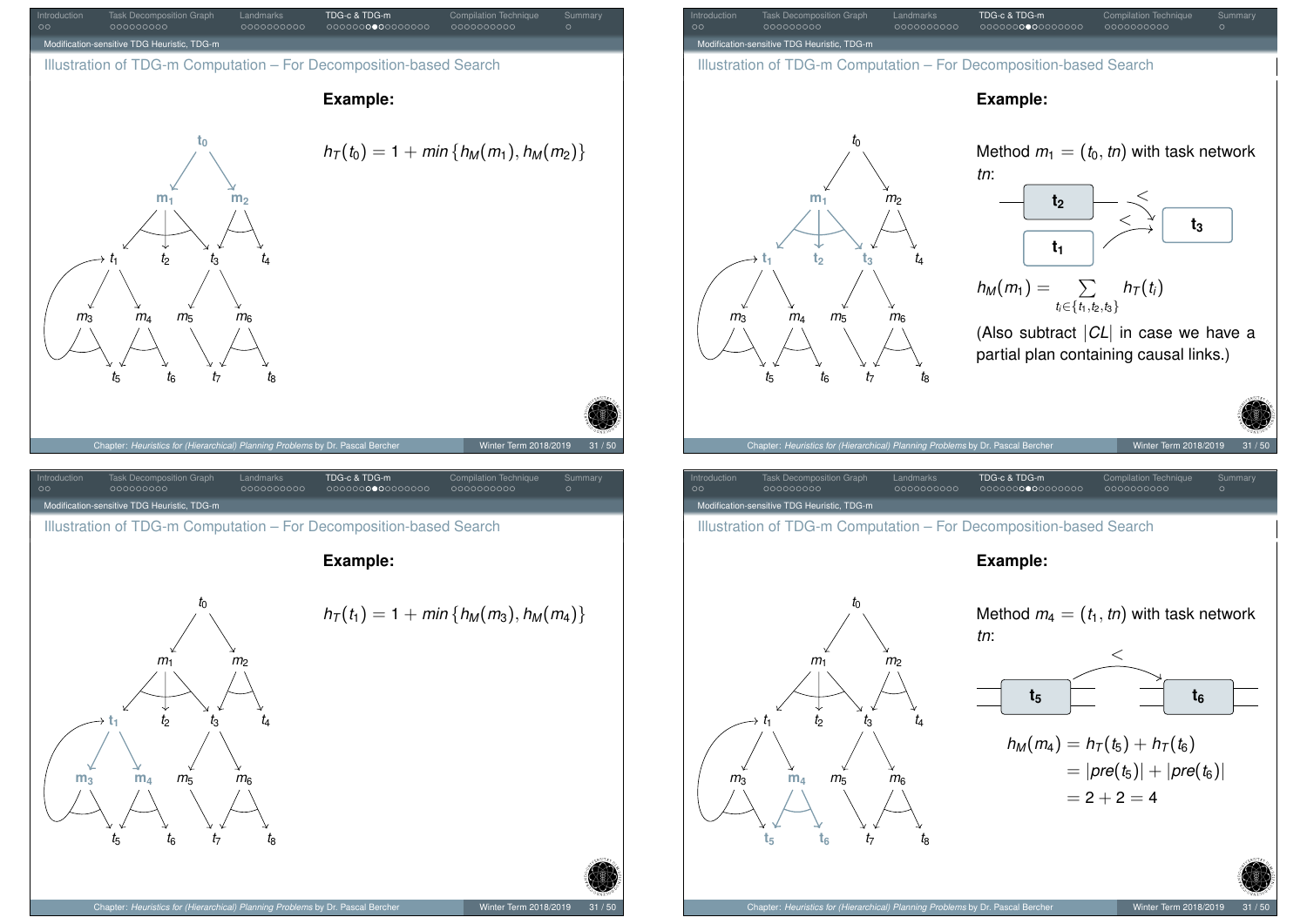

#### <span id="page-10-0"></span>**[Properties](#page-8-0)**

- Note that this heuristic does not compute executable plans. So what *does* it compute?
- The cheapest set of primitive tasks that can be made true by *any* primitive tasks.
- **However, the costs (or the effort) of these tasks is** *not* **reflected in** the heuristic value!
- $\blacksquare$  To illustrate what this means: What heuristic do we get if the only abstract task can be decomposed into an empty task network (which will not work as solution due to a goal description or subsequent primitive tasks).
- $\blacksquare$  However, the heuristic can still come up with even exponentially large heuristic values. (This is true although every task occurs just once in the TDG. Why?)

#### Let  $\mathcal{G} = \langle V_T, V_M, E_{T\rightarrow M}, E_{M\rightarrow T} \rangle$  be a TDG. The TDG-c estimates of  $G$ 's task nodes are given by:

$$
h_T(v_t) := \begin{cases} |pre(v_t)| & \text{if } v_t \text{ primitive} \\ 1 + \min_{(v_t, v_m) \in E_{T \to M}} h_M(v_m) & \text{else} \end{cases}
$$

For methods nodes  $v_m = (T, \prec, VC, CL, \alpha)$ :

$$
h_M(v_m):=\sum_{(v_m,v_t)\in E_{M\to T}}h_T(v_t)-|CL|
$$

Heuristic value for partial plan  $P = (T, \prec, VC, CL, \alpha)$ : decomposition-based:  $h_{TDG-m}(P) := \sum$  $t(\bar{\tau}) \in T$  $\begin{pmatrix} 1 & 1 \\ 0 & 1 \end{pmatrix}$  $m$ **in**<br>*v*<sub>t</sub>∈*Ground*<sub>*VC</sub>* (*t*( $\bar{\tau}$ ))</sub>  $\setminus$ − |*CL*| progression-based: Ignore links and use 1 instead of |*pre*(*vt*)|. Chapter: *Heuristics for (Hierarchical) Planning Problems* by Dr. Pascal Bercher Winter Term 2018/2019

Introduction Task Decomposition Graph Landmarks TDG-c & TDG-m Compilation Technique Summary

**TDG Re** 

**Motivation** 

- Recall from the beginning (construction of the TDG) that the TDG can be recomputed as soon as any of its tasks is identified as unreachable.
- So far, the TDG is only computed *once*. However, different search nodes might have different reachable action sets!

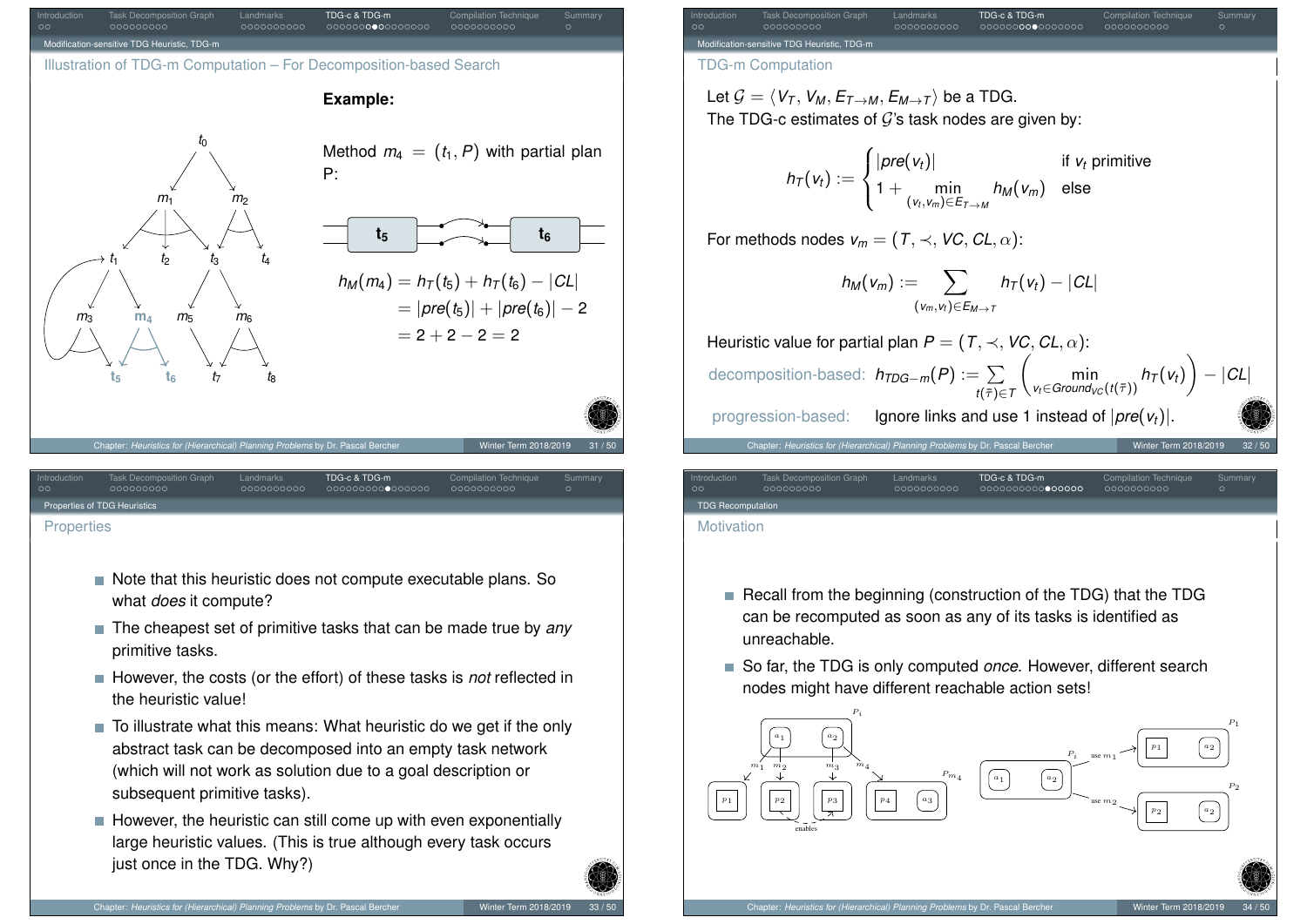

we get  $h(P_1) = i$  and  $h(P_2) = i$ , so we get improved heuristic accuracy due to updated reachability information in the TDG.

Introduction Task Decomposition Graph Landmarks TDG-c & TDG-m Compilation Technique Summary



- $\blacksquare$  With methods, we have the same situation as in decomposition-based planning (since also here, decompositions restrict the reachable actions).
- Also, each progression allows a recomputation.

Chapter: *Heuristics for (Hierarchical) Planning Problems* by Dr. Pascal Be

[When t](#page-10-0)[o](#page-2-0) [Reco](#page-3-0)mpute? [– In P](#page-4-0)[rog](#page-5-0)[re](#page-6-0)ss[ion](#page-6-0)[-](#page-7-0)[bas](#page-8-0)[ed](#page-10-0) [Plan](#page-11-0)[n](#page-12-0)in[g](#page-12-0)

<span id="page-11-0"></span>[TD](#page-0-0)G R[ecomputation](#page-1-0)

Introduction Task Decomposition Graph Landmarks TDG-c & TDG-m Compilation Technique Summary TDG Re

When to Recompute? – In Decomposition-based Planning

- Let P be a partial plan, mod a modification, and P' the partial plan resulting from applying *mod* to *P*.
- In case *mod* is a decomposition  $m = (t, P_m)$  and there are also further methods for *t*, then we recompute the TDG. Otherwise, we perform an incremental heuristic calculation.
- Why? If there is just one method, the reachable action set cannot possibly change.
- There are other cases, which are not yet handled, though. E.g., causal links might also limit the available actions.

Introduction Task Decomposition Graph Landmarks TDG-c & TDG-m Compilation Technique Summary

**TDG R** 

What if we don't Recompute TDG-c?

- If *mod* is not a decomposition (i.e., an insertion of a causal link, an ordering, or a variable constraint), we get:
	- $h_{\text{TDG--}c}(P) = h_{\text{TDG--}c}(P')$
- If *mod* is a method  $m = (t, tn_m)$  (without alternatives), we can set:

$$
h_{TDG-c}(P') = h_{TDG-c}(P) - \sum_{\substack{t(\overline{c}) \in \mathcal{T}_m \\ t(\overline{c}) \text{ primitive}}} c(t(\overline{c}))
$$

tics for *(Hierarchical) Planning Problems* by Dr. Pa

■ These equations are specific to decomposition-based planning. The latter is required because the method's primitive tasks were accounted by the heuristic, but are now covered by the cost value of the search node.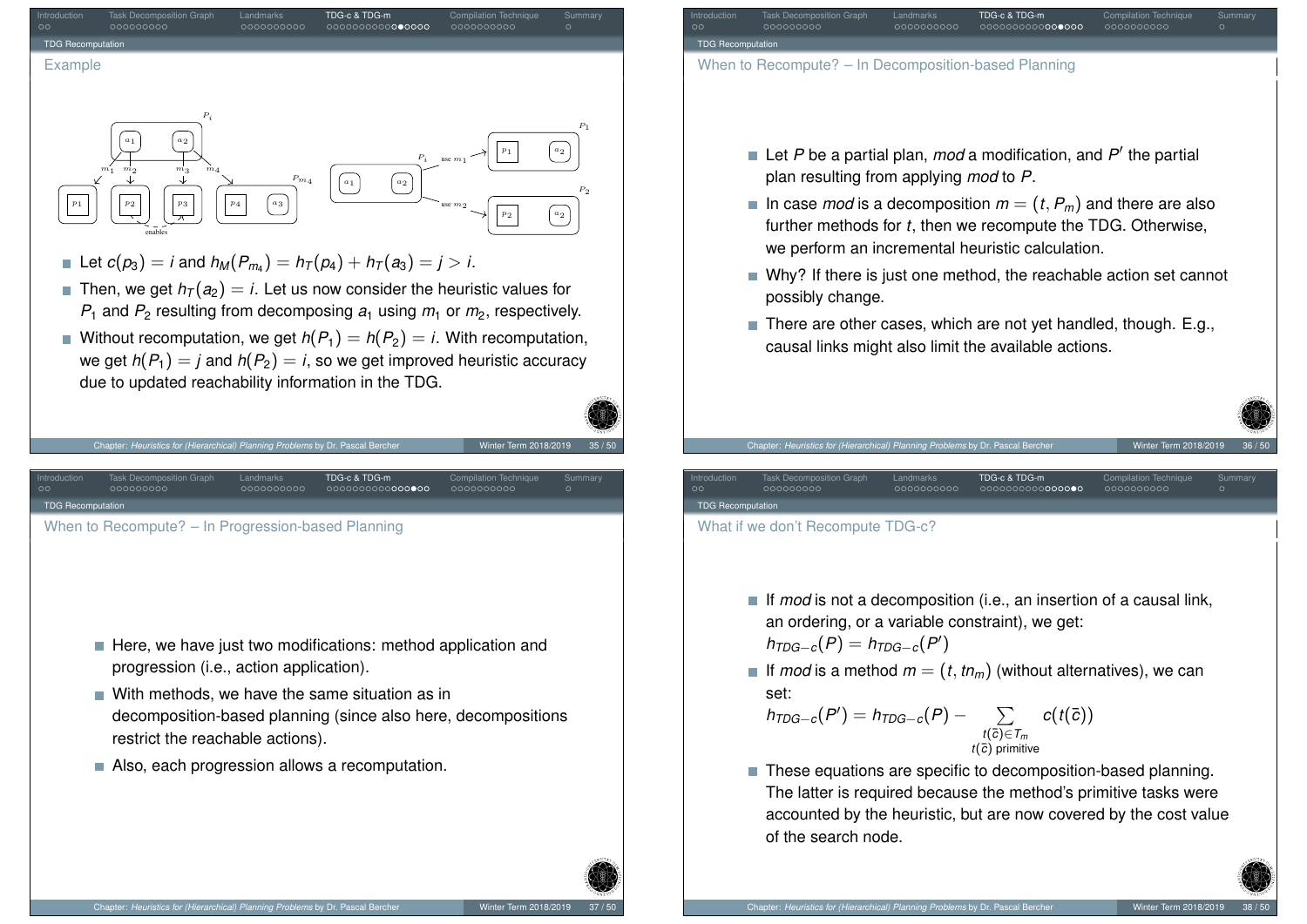<span id="page-12-0"></span>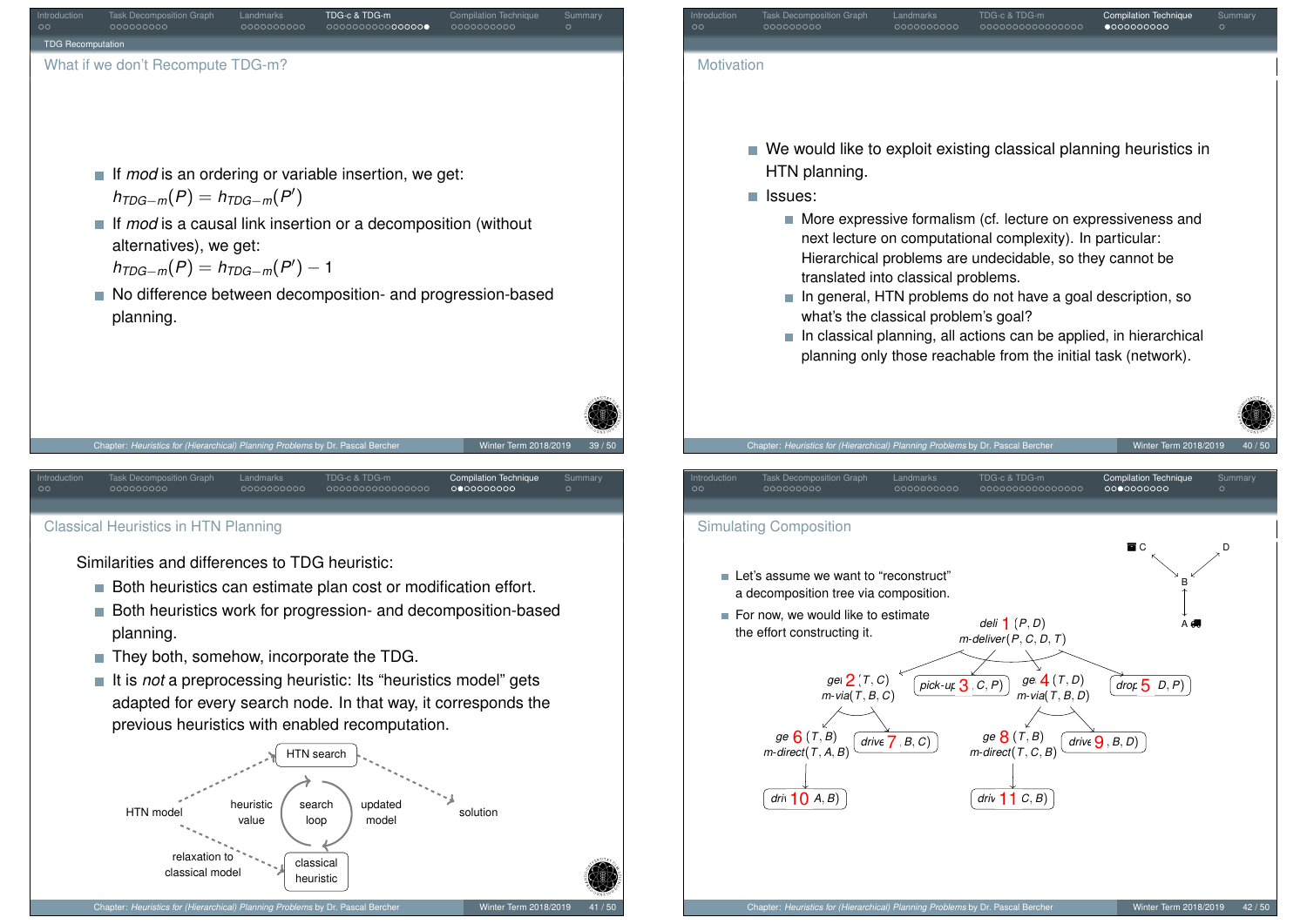

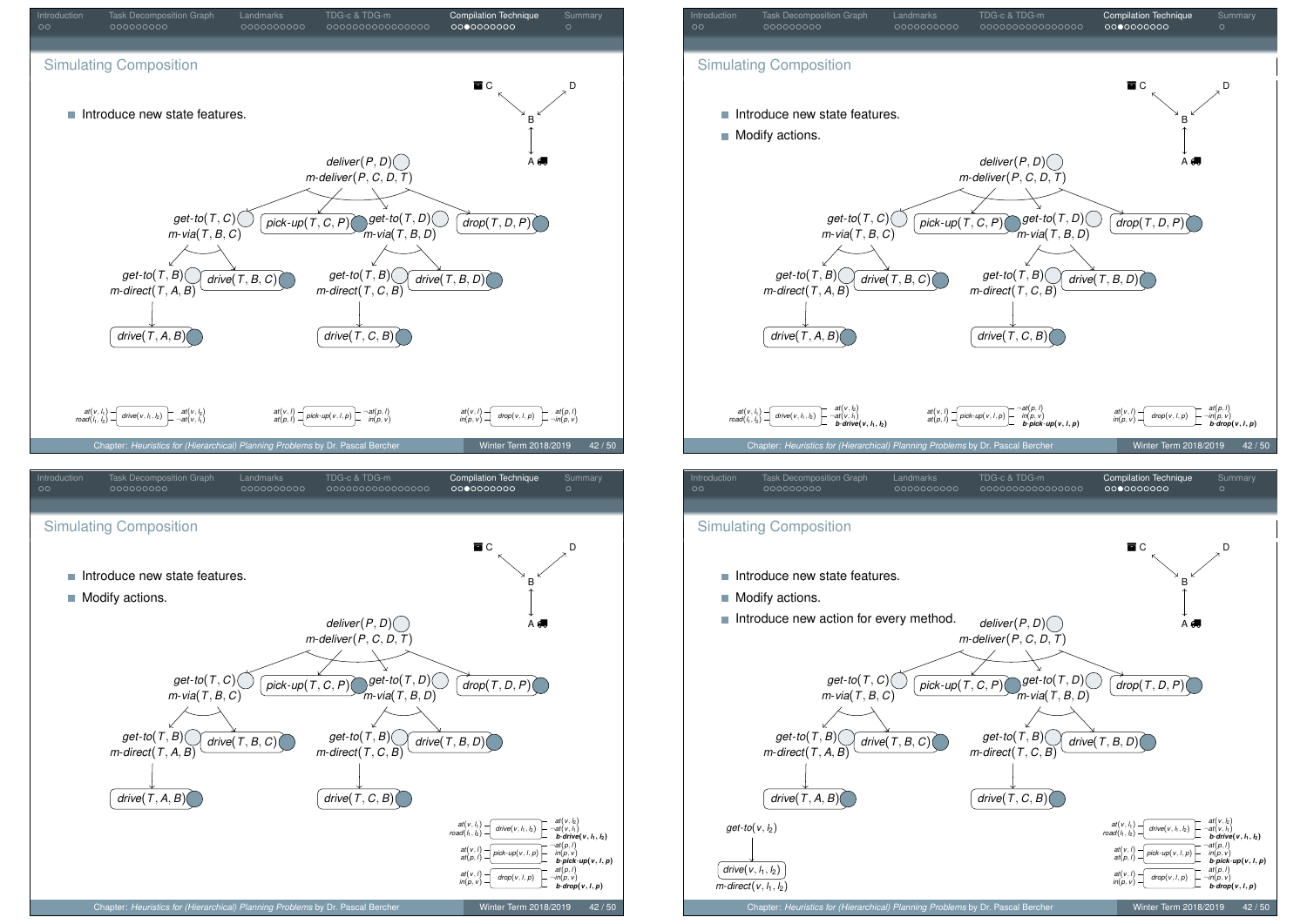



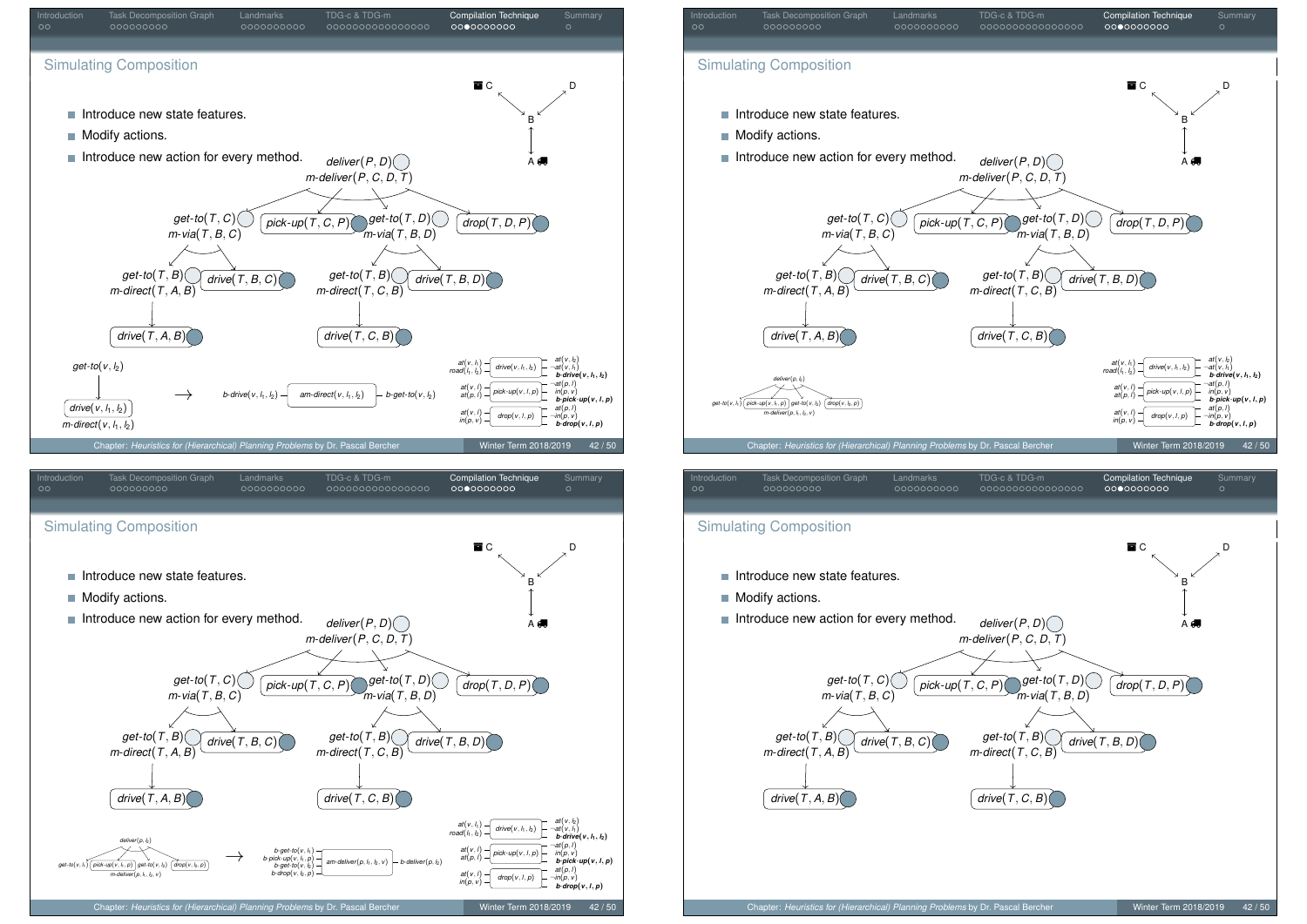<span id="page-15-0"></span>

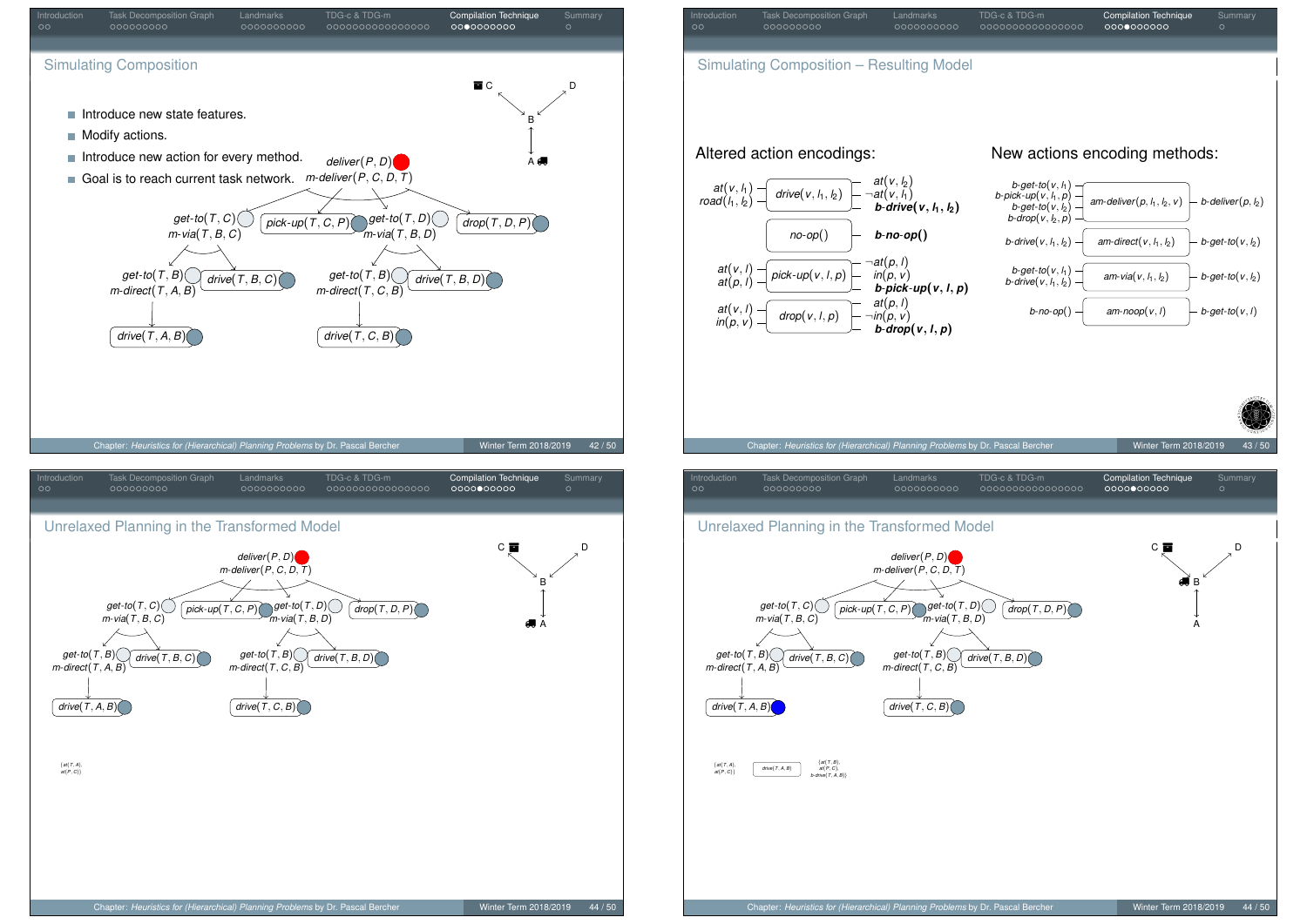

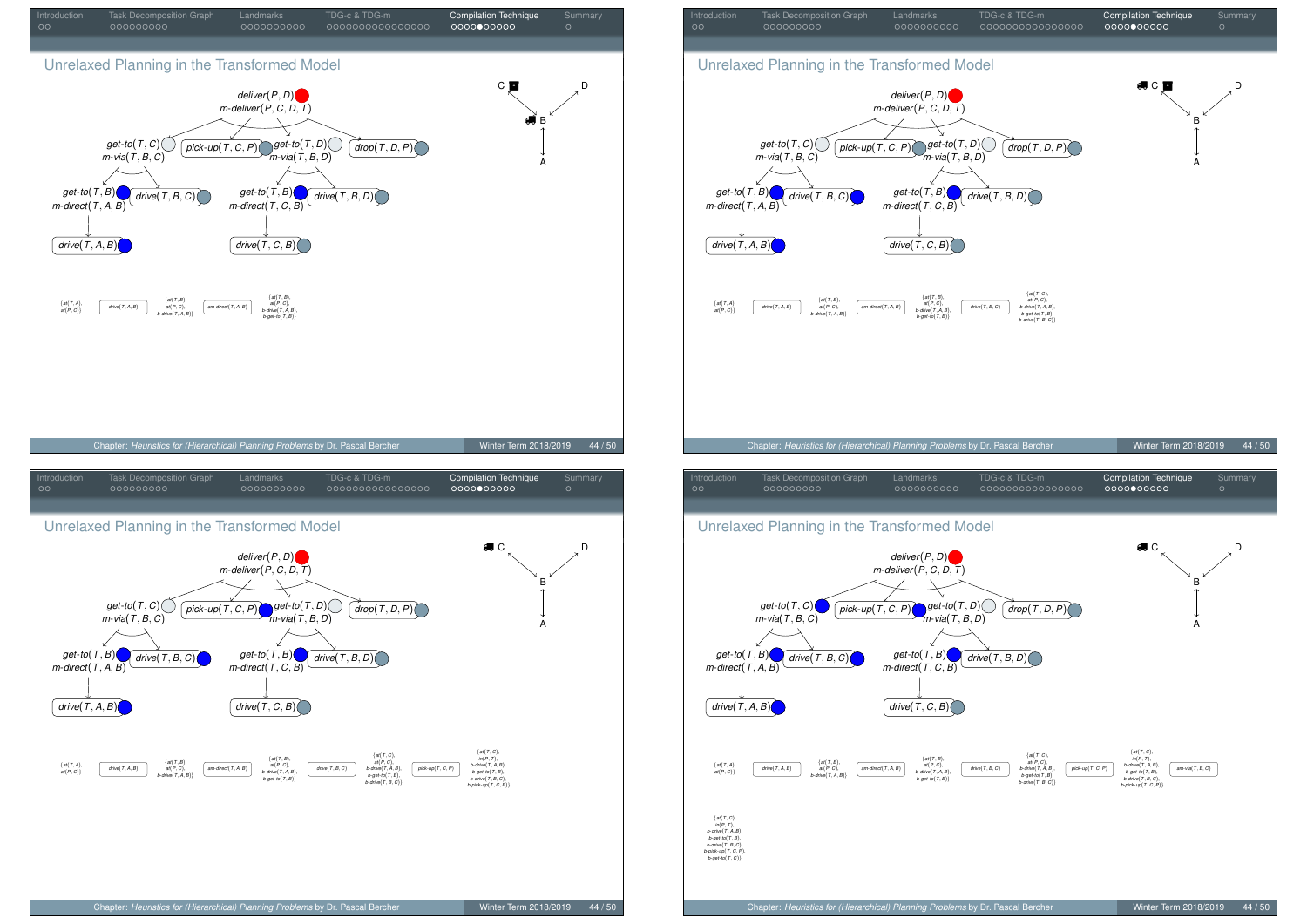



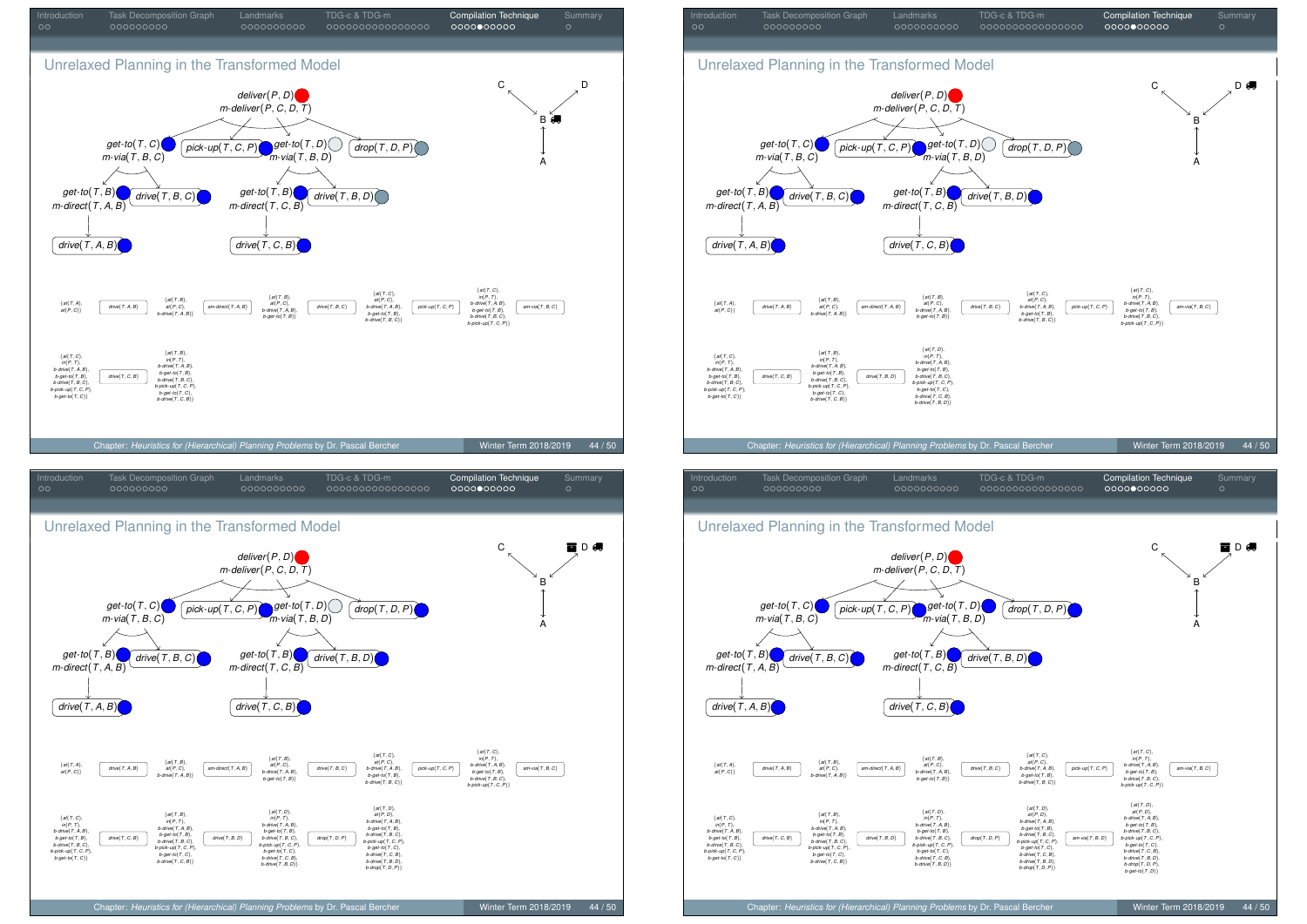<span id="page-18-0"></span>

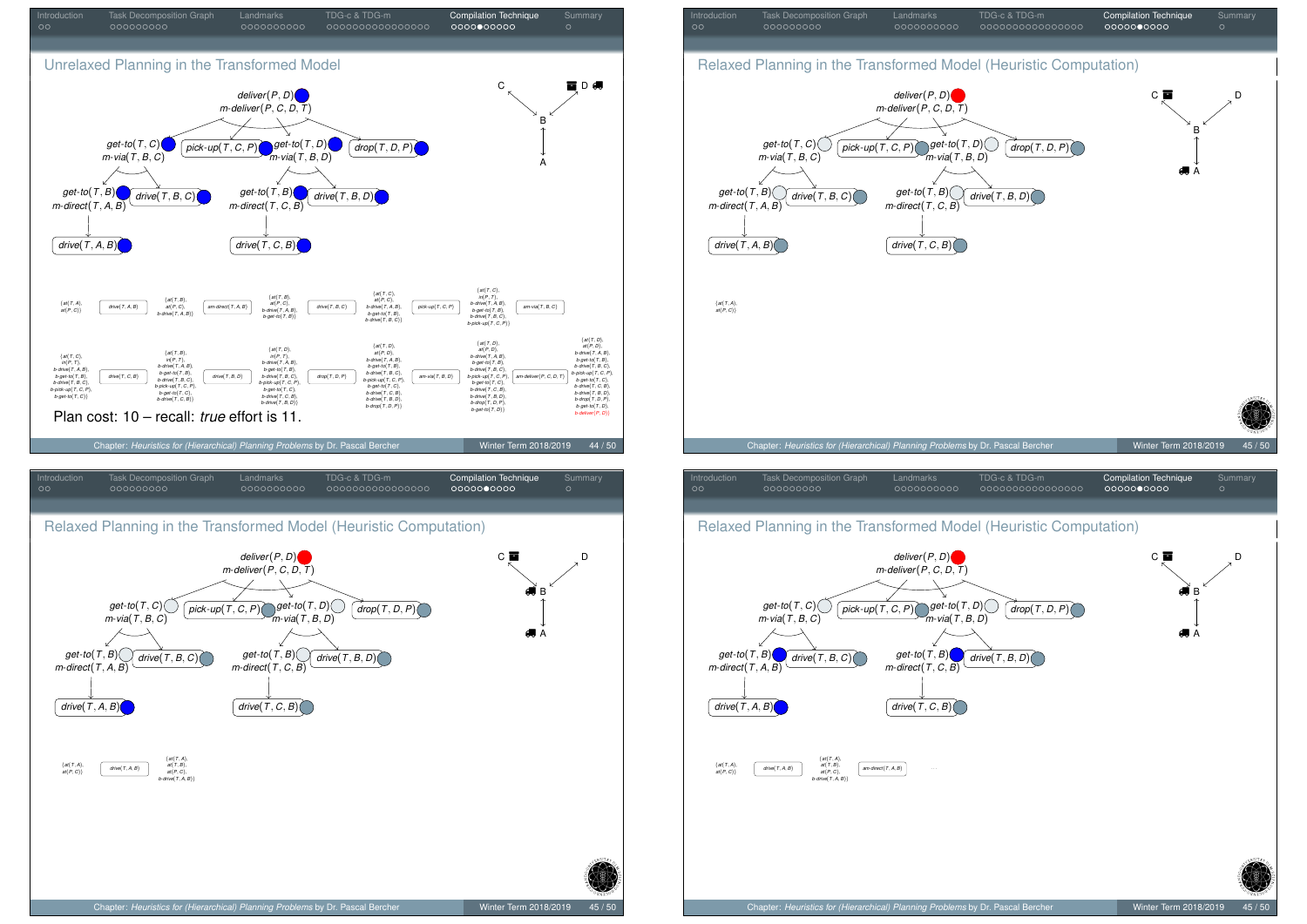

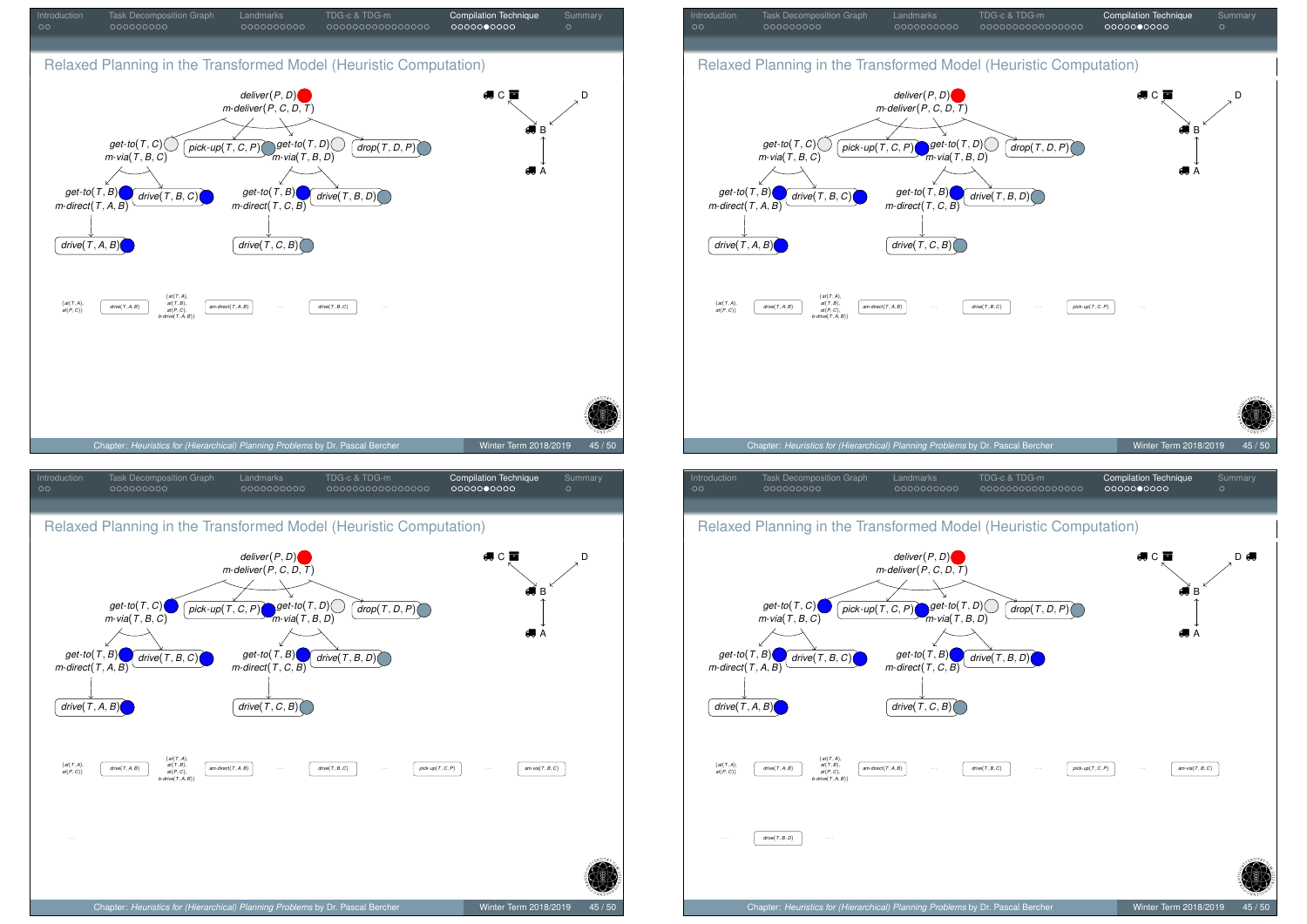<span id="page-20-0"></span>



#### General Characteristics

- Technique simulates task composition.
- $\checkmark$  incorporates hierarchical reachability information,
- $\checkmark$  combines it with information on state-based executability, and
- $\checkmark$  solves the problem of a missing goal description.
- The transformation from an HTN problem to a classical problem is a relaxation.
- $\rightarrow$  The set of valid solutions increases.
- $\blacksquare$  The new model essentially encodes the TDG.
- $\blacksquare$  Heuristic function is allowed to do:
	- Task sharing (every task must be processed only once).
	- $\blacksquare$  Task insertion (e.g. to fulfill preconditions).
	- HTN ordering relations are relaxed.
- $\blacksquare$  Heuristic function may only insert tasks that lie within the decomposition hierarchy (not given here).